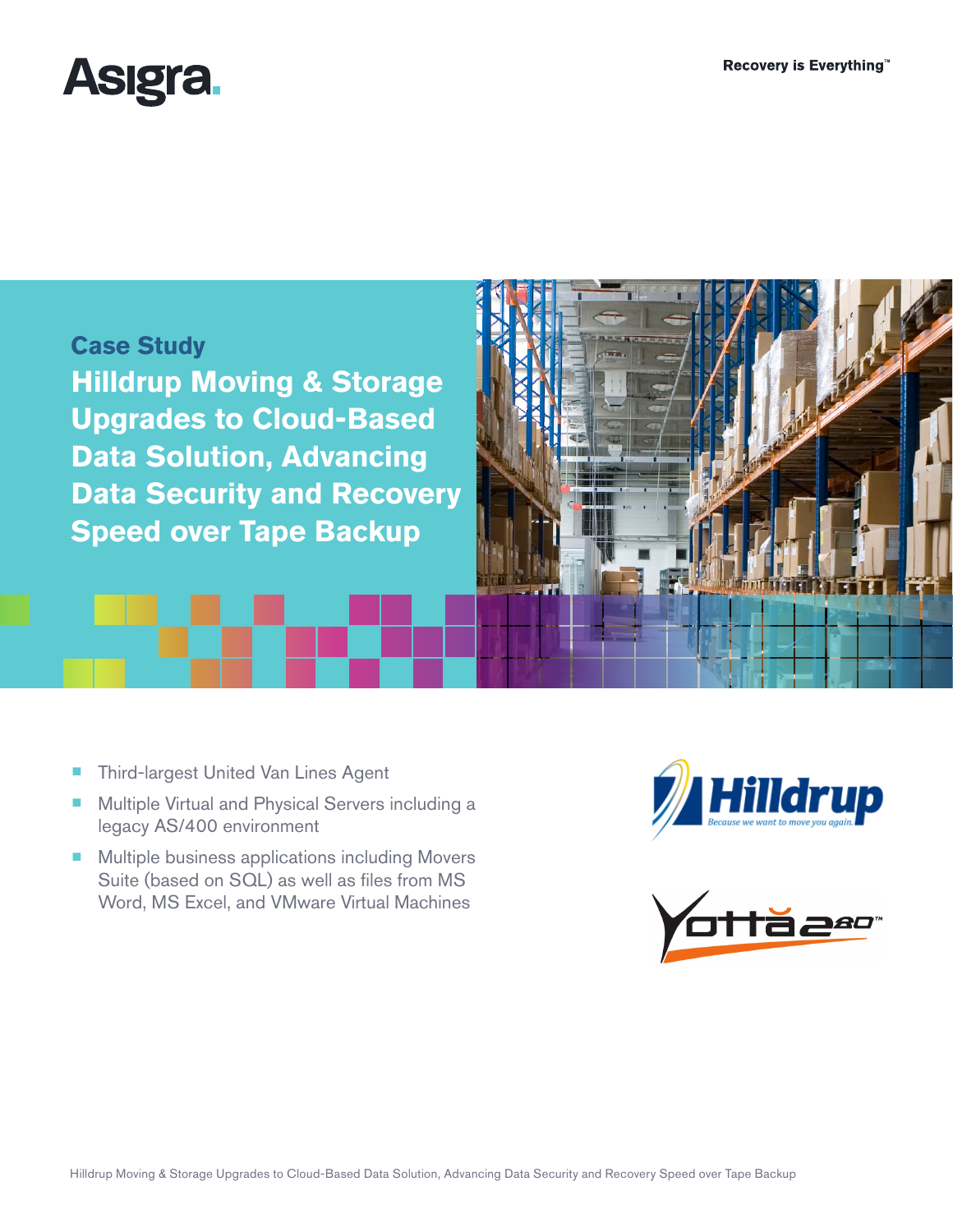

## **SUMMARY**

Relocation services company Hilldrup Moving & Storage, Inc., had traditionally protected the data at its corporate headquarters in Stafford, Virginia and regional offices in Orlando, FL, Greenville, SC, Raleigh, NC, Charlotte, NC, Richmond, VA and Stafford, VA—using a tape-based backup system. But with an IT infrastructure that includes 28 virtual servers across 5 host servers and 15 legacy physical servers, the company found its primary data-protection method of tape technology ineffective and risky. Tapes had to be transported offsite for storage, and data was at risk for loss, both through natural disaster and user error. With tape backup, some recoveries would inevitably fail, so IT would have to rebuild data from multiple tapes. This tedious process often took days and kept IT staff from working on more pressing projects. So in 2010, Hilldrup began researching cloud-based data recovery systems in an effort to replace the inefficiencies of tape. After a thorough review of cloud-based data recovery technology, the company decided to switch to award winning Yotta280 Inc.'s cloud backup service powered by Asigra.

## **CUSTOMER OVERVIEW**

Hilldrup Moving & Storage, the third-largest United Van Lines agent with headquarters in Stafford, Virginia, has a 100-year tradition of delivering quality and excellence in the moving and storage industry. Serving clients globally as well in local markets, Hilldrup is uniquely positioned to deliver industryleading relocation and logistics services, from corporate accounts and residential moving to international, commercial, and government/military relocations. With a fiduciary duty to protect client data and many end customers that Hilldrup serves concerned about data safety, Hilldrup was dissatisfied with the company's tape-based backup system, which exposed data to risk during transport to offsite storage. When data recovery was needed, the process could take days, which was an inefficient use of IT support staff. Hilldrup was ready to make a switch to a more secure and resilient solution to save time and improve operational performance.

## **BUSINESS SITUATION**

As the Vice President of Information Services at Hilldrup Moving & Storage, Roger Carroll had inherited a tape system for backup and recovery when he joined the company. Yet, Carroll quickly realized that data protection was ineffective using tape technologies, exposing the data that was siloed in those systems to potential catastrophes large and small. In addition to the inevitability of data loss from user errors, the company's headquarters location in Stafford, Virginia, had previously experienced natural disasters including hurricanes, tornados, and earthquakes. Because of these possibilities, the unreliable tape solution in place was keeping Carroll awake at night as he worried about the risks to data accessibility.

Hilldrup needed to protect in excess of 3TB of native data at the company's Virginia headquarters plus six remote locations in Orlando, FL; Atlanta, GA; Greenville, SC; Raleigh-Durham, NC; Charlotte, NC and Richmond, VA. The company had a variety of data types to protect, from business applications including MoversSuite based on SQL and other instances of SQL that required backup, as well as a daily litany of files from MS Word, MS Excel, and VMware virtual machines.

The data resided on a virtualized server infrastructure that included 28 virtual servers across 5 host (physical) servers, 15 legacy physical servers (not virtualized), and a legacy AS/400 environment. Hilldrup's IT environment consisted of PCs, tablets, and thin client devices.

Within this data-driven environment, IT staff found that data recovery often took days of the department's time using the tape-based system. In response, Hilldrup began working with IT services provider, Yotta280, in 2010 to deploy a cloudbased data recovery solution powered by Asigra. An entrusted Asigra partner since 2006, Yotta280 is an IT provider based in Jacksonville, Florida, that offers public, private, and hybrid cloud backup and disaster recovery models to the enterprise and SMB markets. The new backup technology delivered by Yotta280 promised to return precious IT resources by offering dramatically faster and more reliable backup and recoveries without the cumbersome management or time requirements of tape solutions.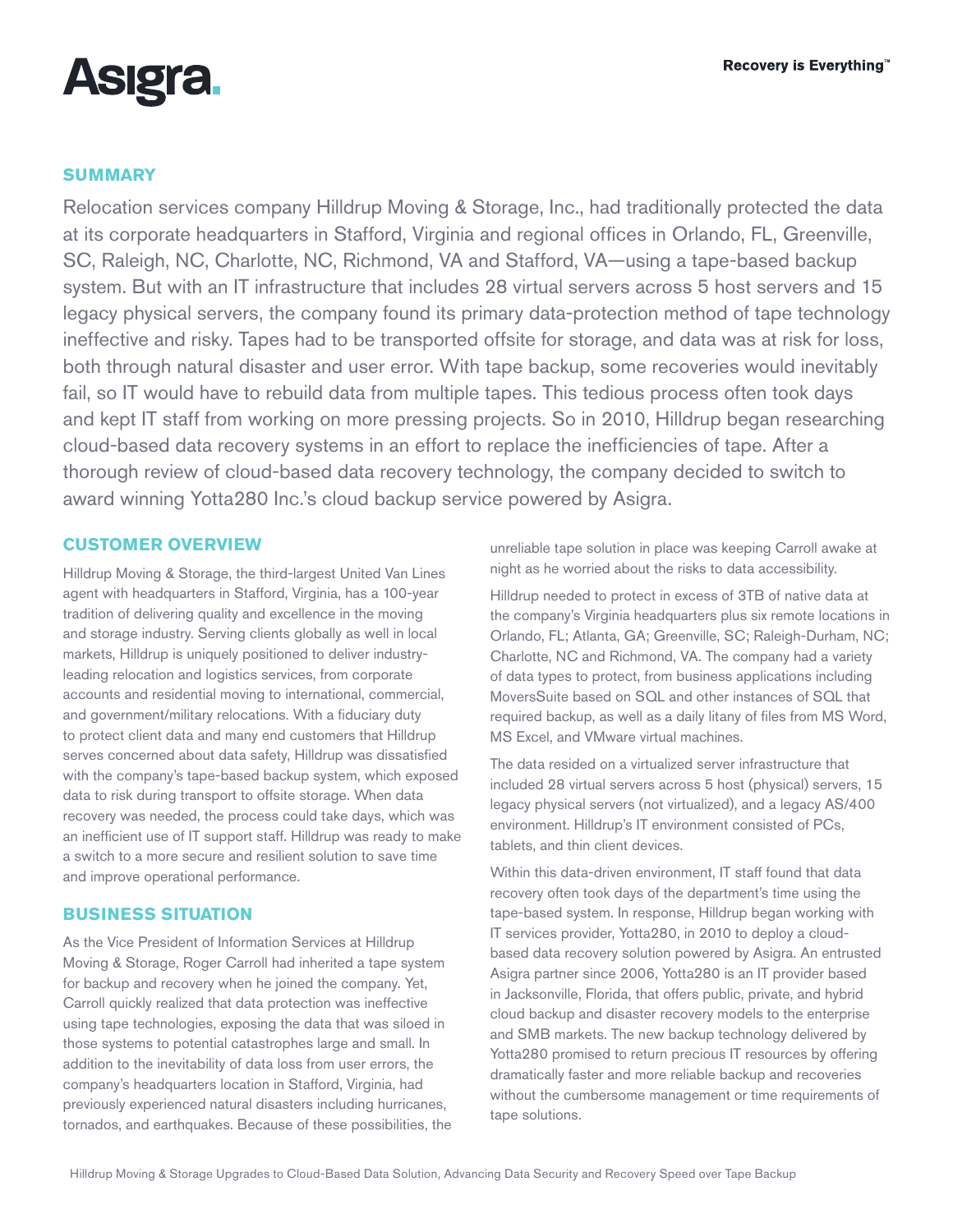

**"**Growth and security are important to Hilldrup, and our IT staff is very focused on ensuring that end-customer data is as secure as it can be. The only way to reliably ensure that the data was truly protected was to make a switch to a more secure and resilient solution than tape technologies could provide. That solution was the Asigra-Yotta280 cloud backup solution, which has offered us a great return on our investment.**"**

> **Roger Carroll Vice President, Information Services Hilldrup Moving & Storage**

## **SOLUTION**

The [Yotta280](http://www.yotta280.com) cloud backup solution was installed in a hybrid configuration with both local and remote recovery capabilities. This included over 3TB of data on Hilldrup's 28 virtual servers across 5 host servers and 15 legacy physical servers. The local recovery solution used a dedicated appliance provided by Yotta280.

The solution delivered by Yotta280 is powered by Asigra Cloud Backup™ software, the industry's leading cloud-based data recovery software with over one million installations worldwide. The software is built for efficient operation and easily integrates with public, private, and hybrid cloud architectures. Asigra's agentless software architecture provides for simple deployment and hands-free management while providing advanced features that include global deduplication, automated mass deployment, autonomic healing, and validation restore capabilities. Hilldrup highlighted the following capabilities as key factors for selecting the solution:

- Support for both physical and virtualized IT environments
- High-performance local and remote backup and recovery
- Reliable data recovery with backup sets replicated at multiple sites
- [NIST FIPS 140-2](http://www.asigra.com/fips-140-2-certification-backup) certified security with AES-256 encryption in-flight and at-rest.

#### **RESULTS**

Hilldrup Moving & Storage began using the Yotta280 backup service powered by Asigra in 2010, and was immediately impressed with Yotta280's excellent service, and knowledgeable, accessible, and friendly staff. Now 3.5 years since its cloud backup deployment, Hilldrup's IT department appreciates Asigra's comprehensive feature set, including its agentless architecture which reduces the processing burden on its virtual server farm, allowing users to access the network without delays.

### **ENVIRONMENT**

- Protecting a total of 3+TB of native data across a combination of physical and virtual servers
- Data under protection located at corporate headquarters in Stafford, Virginia, and at additional offices in Orlando, FL; Atlanta, GA; Greenville, SC; Raleigh-Durham, NC; Charlotte, NC and Richmond, VA
- Primary backup targets include 28 virtual servers across 5 host (physical) servers, 15 legacy physical servers (not virtualized), and a legacy AS/400 environment
- Protecting a variety of data types from business applications that include MoversSuite (based on SQL) and other instances of SQL, as well as files from MS Word, MS Excel, and VMware virtual machines.

# **ASIGRA CLOUD-BASED DATA RECOVERY DELIVERS**

- Single integrated solution for all data protection needs
- Policy-based protection based on the user's IT environment and recovery requirements
- Optimization of IT resources for enhanced utilization
- Data encryption that secures data in-flight and at-rest
- High-performance data recovery compared to tape.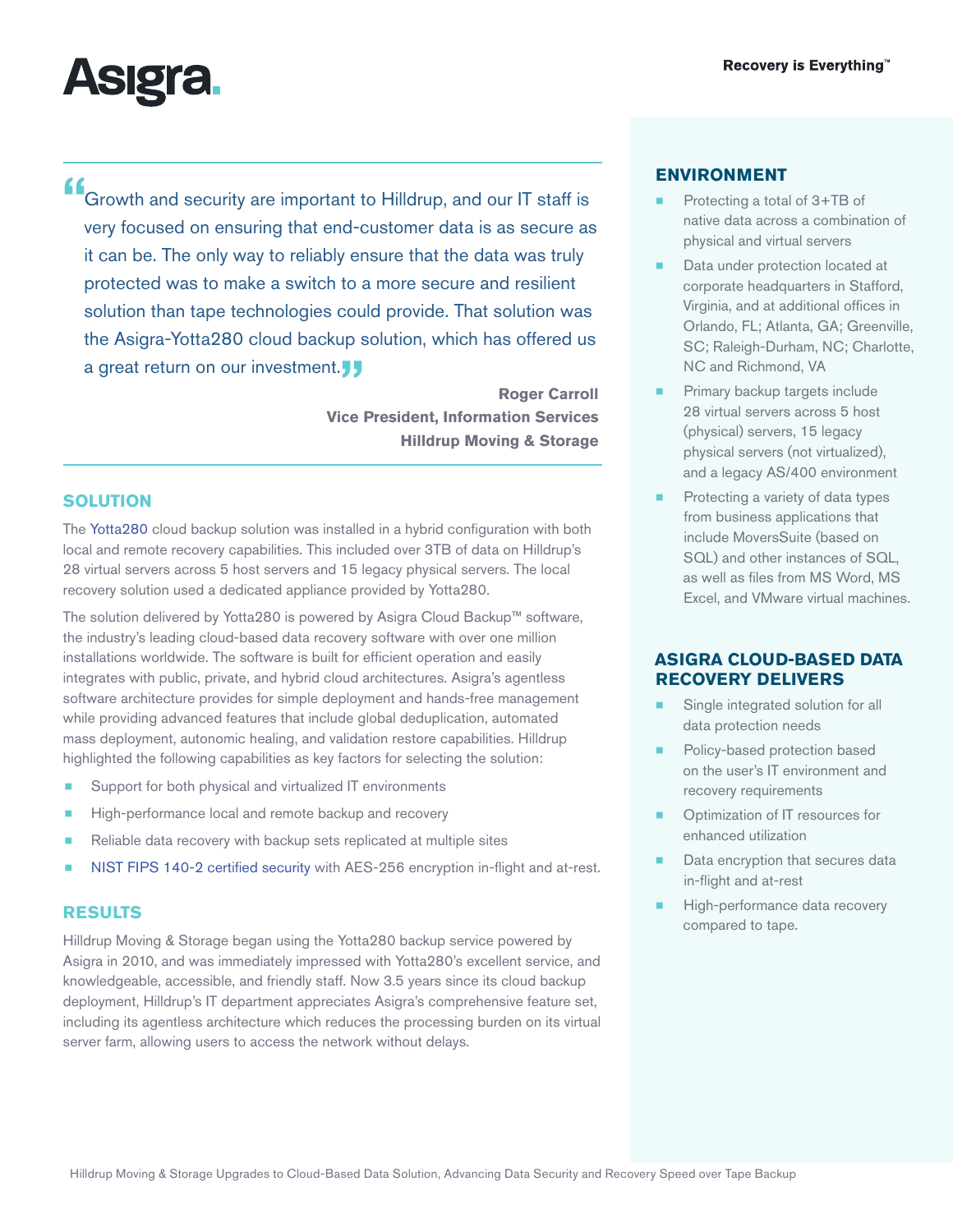

In addition to quick and easy data restoration, other benefits that Hilldrup has enjoyed since implementing the Asigra-Yotta280 solution include:

- Hands-free operation; no more manual headaches
- High reliability-backup and restore capabilities have been 100% successful to date
- Redundant backup vault for extra peace of mind
- All data is encrypted for customer security.

This more modernized approach to data protection has increased the efficiency of the organization dramatically. By using Yotta280's cloud backup service, Carroll conservatively estimates a time savings averaging 80 man hours per year an excellent return on investment. This is largely due to the exceptional recovery performance of Asigra Cloud Backup compared to tape, recovering data in minutes versus days. Additionally, the Yotta280 backup service powered by Asigra is easy to implement and delivers hassle-free management which allows the IT team to focus more time on other projects as they are no longer bogged down by rebuilding data from multiple tapes and other recovery hassles.

**"**The recovery performance with Asigra Cloud Backup is exceptional, and Yotta280's service and support have been excellent. Gone are the days of taking tapes offsite to Iron Mountain for storage, or needing to bring several versions of tape in for recoveries because of inevitable backup failure. Data that used to take days to recover now is back in minutes. I value the Yotta280 solution so much that I've recommended it to other colleagues.<sup>11</sup>

> **Roger Carroll Vice President, Information Services Hilldrup Moving & Storage**

**"**Our goal as an advisor to Hilldrup Moving & Storage was to help provide the company with local and remote recovery capabilities for rapid recovery and the ability to quickly replicate the IT environment in the event of a disaster. Yotta280's full-service management alleviates customer concerns with respect to data recovery, providing painless deployment, ease of use, and efficient management.<sup>1</sup>

> **Terry Fields President and CEO Yotta280**